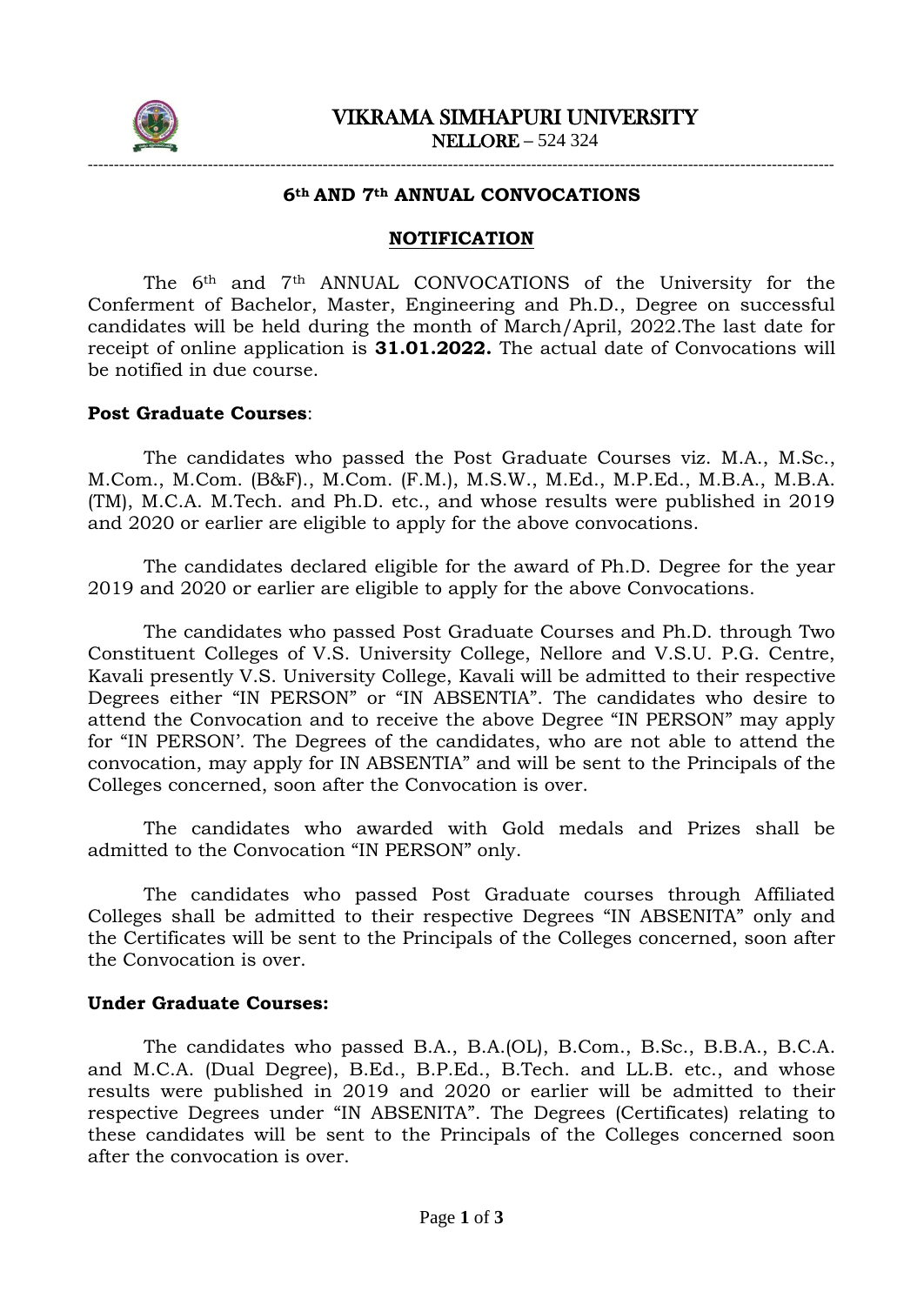## **Procedure to Apply:**

The University introduced the **Online Application system** for applying for the above Convocations. All the Principals/Correspondents are directed to fill the Degrees Applications of their students in the website [www.vsu.ac.in.](http://www.vsu.ac.in./) through Colleges Login. The manual/offline applications shall be rejected and returned automatically. The eligible candidates, who are intending to receive their Degree in the above Convocations, may approach their Principals of the Colleges concerned together all the Original Certificates and recent passport size photograph with the following fee to apply.

## **Prescribed Fee:**

| S.No.          | Description                                                                                                                                                          | Passed in<br>the year | IN PERSON                                                  | IN ABSENTIA                                              |
|----------------|----------------------------------------------------------------------------------------------------------------------------------------------------------------------|-----------------------|------------------------------------------------------------|----------------------------------------------------------|
| $\mathbf{1}$   | <b>Under Graduate Course</b><br>B.A., B.A.(OL), B.Com.,<br>B.Sc., B.B.A., B.C.A. and<br>M.C.A. (Dual Degree), B.Ed.,<br>B.P.Ed., B.Tech. and LL.B.<br>etc.           | 2019 and<br>2020      | Not Eligible                                               | Rs. 900/-                                                |
| $\overline{2}$ | <b>Post Graduate courses (VSU</b><br>constituent Colleges) M.A.,<br>M.Sc., M.Com., M.Com.<br>$(B&F)$ ., M.S.W., M.Ed.,<br>M.B.A., M.C.A. and Ph.D.<br>etc.           | 2019 and<br>2020      | $Rs. 500/-$                                                | $Rs. 1000/-$                                             |
| 3              | <b>Post Graduate courses</b><br>(Affiliated Colleges) M.A.,<br>M.Sc., M.Com., M.Com.<br>(F.M.), M.Ed., M.P.Ed.,<br>M.B.A. and M.C.A.                                 | 2019 and<br>2020      | Not Eligible                                               | $Rs. 1000/-$                                             |
| $\overline{4}$ | <b>Under Graduate Course</b><br>B.A., B.A.(OL), B.Com.,<br>B.Sc., B.B.A., B.C.A. and<br>M.C.A. (Dual Degree), B.Ed.,<br>B.P.Ed., B.Tech. and LL.B.<br>etc.           | 2016 to<br>2018       | Not Eligible                                               | Rs. 2600/-                                               |
| 5              | <b>Post Graduate courses</b><br>M.A., M.Sc., M.Com.,<br>$M. Com. (B&F).$ , $M. Com.$<br>(F.M.), M.S.W., M.Ed.,<br>M.P.Ed., M.B.A., M.C.A.,<br>M.Tech. and Ph.D. etc. | 2016 to<br>2018       | Rs. 2100<br>(VSU<br>constituent<br>Colleges)               | $Rs. 2600/-$                                             |
| 6              | Penal fee of Rs. 100/- shall<br>be Levied for each year in<br>addition to the above fee                                                                              | <b>Before</b><br>2016 | $Rs. 100/-$<br>per year in<br>addition to<br>the above fee | Rs. 100/- per<br>year in<br>addition to the<br>above fee |